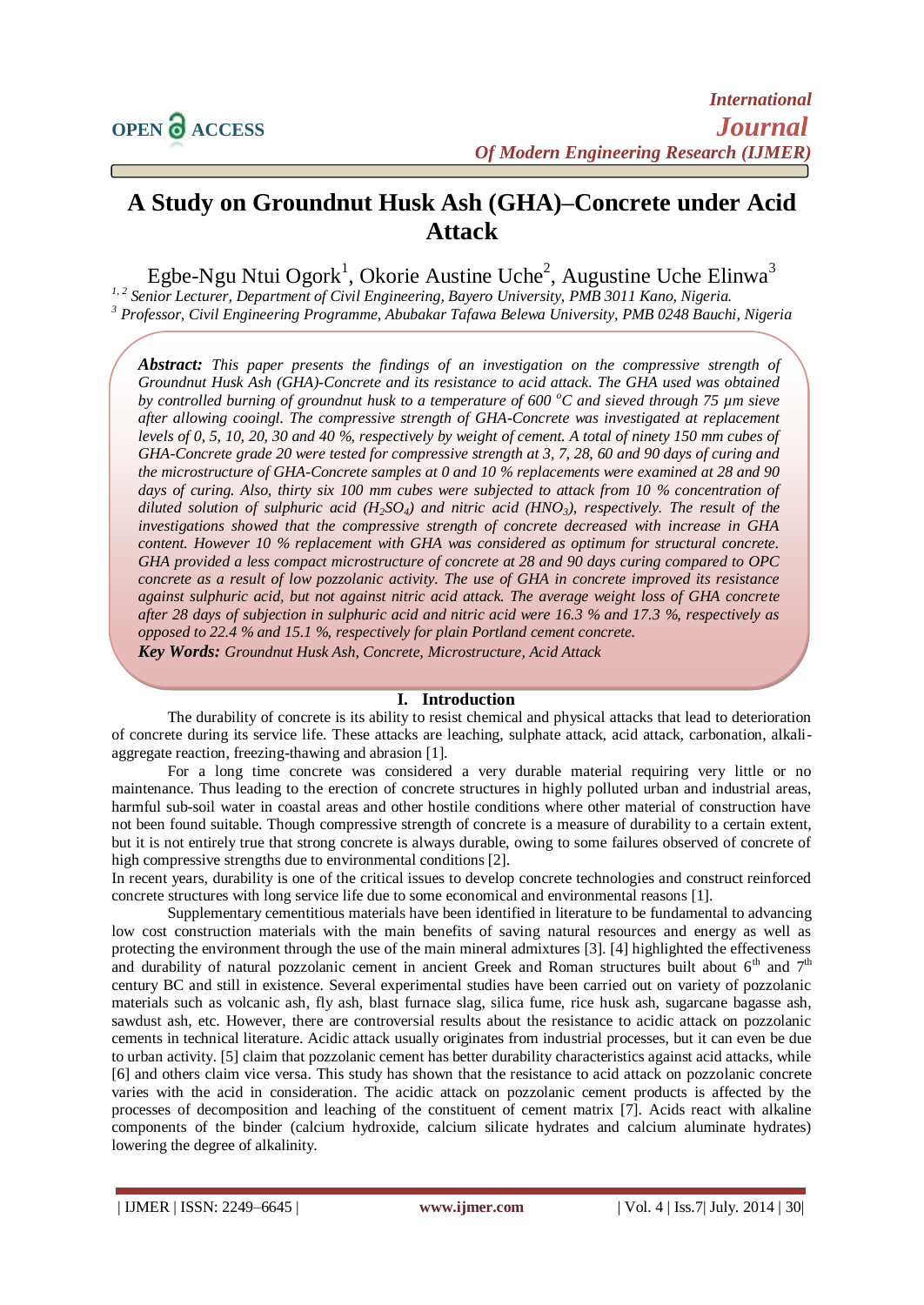The use of Groundnut Husk Ash (GHA) as a supplementary cementitious material in concrete has been reported in [8] and [9]. They suggested that up to 10 % GHA content could be used as a partial substitute of cement in structural concrete. It is against this background that this research aimed to investigate the resistance of GHA-Concrete subjected to acid attacks.

## **II. Materials And Methods**

## **2.1 Materials**

Ordinary Portland Cement produced in Nigeria (Dangote brand), with a specific gravity of 3.14 was used. The chemical composition analysis of the cement is shown in **Table 1**. Sharp sand collected from River Challawa, Kano, Nigeria, with a specific gravity of 2.62, bulk density of 1899.50 kg/m<sup>3</sup>, moisture content of 2.50 % was used. The particle size distribution of the sand shown in Figure 1, indicate that the sand used was classified as zone -1 based on [10] grading limits for fine aggregates.

The coarse aggregate is crushed granite of nominal size of 20 mm with a specific gravity of 2.7, moisture content of 1.30 percent and bulk density of 1500.0 kg/m<sup>3</sup>. The particle size distribution is also shown in Figure 1.

Groundnut husk was sourced from Yakasai village, Kano State, Nigeria. The Groundnut Husk Ash (GHA) was obtained by a two-step burning method [11], where the groundnut husk was burnt to ash and further heating the ash to a temperature of about  $600^{\circ}$ C in a kiln and controlling the firing at that temperature for about two hours and the ash was allowed to cool before sieving through 75 µm sieve. The GHA is of specific gravity of 2.12, bulk density of 835 kg/m<sup>3</sup>, moisture content of 1.60 % and grain size distribution is shown in Figure 1. A chemical composition analysis of the GHA was conducted using X-Ray Flouresence (XRF) analytical method and shown in **Table 1**.

|            |                  |           |                                | <b>Tuble 1:</b> Oxide Composition of Orle (Dungole Diuna) and Office |      |                          |                   |                  |                  |       |      |
|------------|------------------|-----------|--------------------------------|----------------------------------------------------------------------|------|--------------------------|-------------------|------------------|------------------|-------|------|
| Oxide      | SiO <sub>2</sub> | $Al_2O_3$ | Fe <sub>2</sub> O <sub>3</sub> | CaO                                                                  | MgO  | $K_2O$                   | Na <sub>2</sub> O | SO <sub>3</sub>  | TiO <sub>2</sub> | MnO   | BaO  |
| <b>OPC</b> | 18.0             | 3.10      | 4.82                           | 68.37                                                                | 1.48 | 0.35                     | 0.32              | 1.82             | 0.35             | 0.03  | 0.16 |
| <b>GHA</b> | 20.03            | 2.00      | 4.03                           | 13.19                                                                | 1.82 | 38.80                    |                   | 1.08             | 0.68             | 0.20  | 0.31 |
| Oxide      | $V_2O_5$         | $P_2O_5$  | ZnO                            | $Cr_2O_3$                                                            | NiO  | CuO                      | SrO               | ZrO <sub>2</sub> | C <sub>1</sub>   | L.o.I |      |
| <b>OPC</b> | 0.03             |           |                                |                                                                      |      | $\overline{\phantom{0}}$ |                   |                  |                  | 1.27  |      |
| <b>GHA</b> | 0.03             | 1.90      | 0.08                           | 0.03                                                                 | 0.01 | 0.10                     | 0.20              | 0.22             | 0.26             | 8.02  |      |

**Table 1**: Oxide Composition of OPC (Dangote Brand) and GHA



Figure 1: Particle Size Distribution of GHA, River Sand and Crushed Granite

### **2.2 Methods**

### **2.2.1 Concrete Mix Design**

Concrete grade 20 was designed with a target mean strength of 33 N/mm<sup>2</sup>, slump range of 10-30 mm, and a water-cement ratio of 0.55. Six mixes as shown in **Table 2** were used, CM-00 is the control mix and CM-05, CM-10, CM-20, CM-30 and CM-40 are mixes containing GHA at replacement levels of 5, 10, 20, 30, and 40 %, respectively.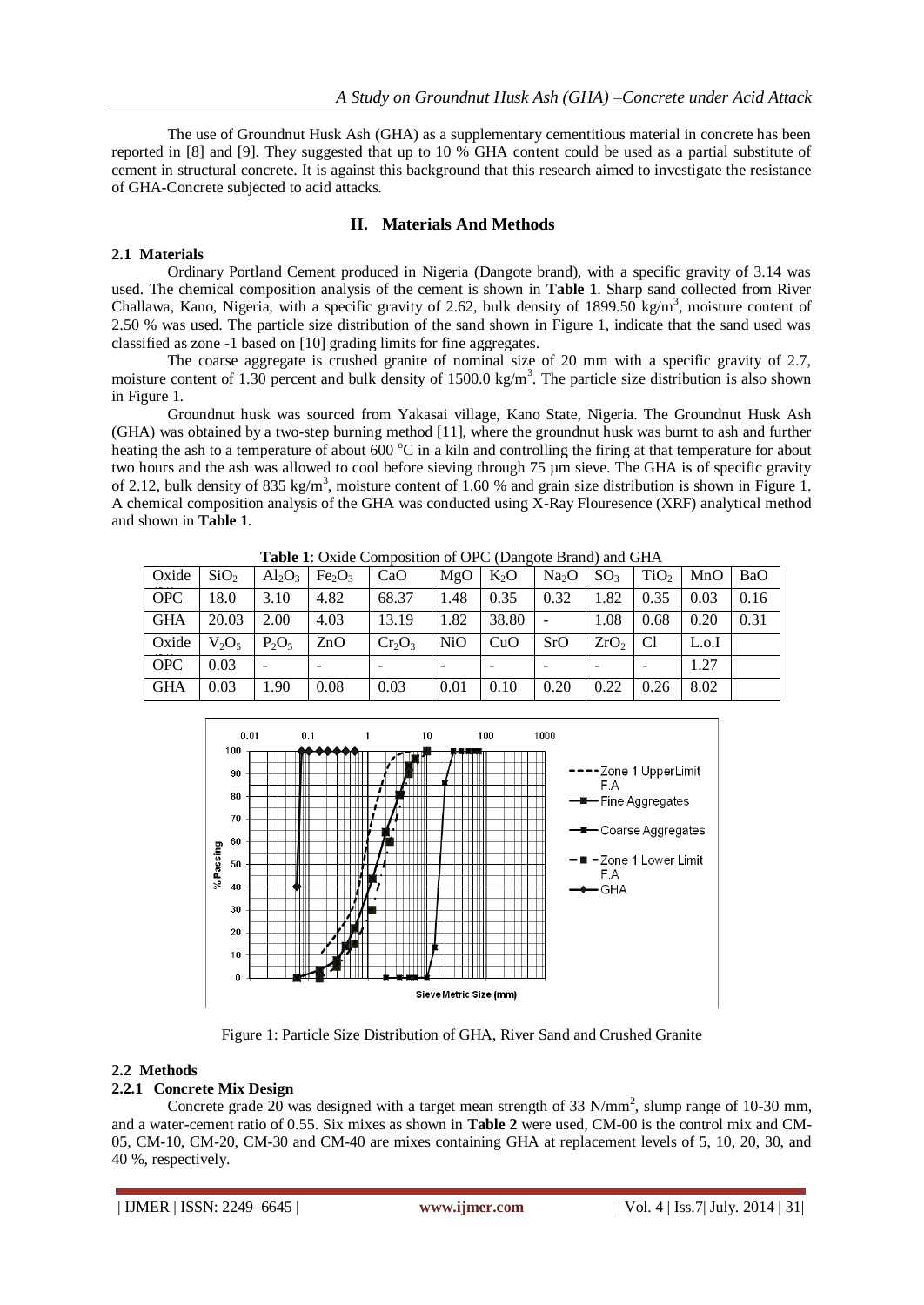| Mix No. | <b>GHA</b><br>$(\%)$ | Cement<br>$(kg/m^3)$ | <b>GHA</b><br>(kg/m <sup>3</sup> ) | Aggregates      |                      | Water<br>$(kg/m^3)$ | Water/c<br>ement |
|---------|----------------------|----------------------|------------------------------------|-----------------|----------------------|---------------------|------------------|
|         |                      |                      |                                    | Fine $(kg/m^3)$ | Coarse<br>$(kg/m^3)$ |                     | ratio            |
| $CM-00$ | $\Omega$             | 318.2                | $\Omega$                           | 704.5           | 1252.4               | 175.0               | 0.55             |
| $CM-05$ | 5                    | 302.3                | 15.9                               | 704.5           | 1252.4               | 175.0               | 0.55             |
| $CM-10$ | 10                   | 286.4                | 31.8                               | 704.5           | 1252.4               | 175.0               | 0.55             |
| $CM-20$ | 20                   | 254.6                | 63.6                               | 704.5           | 1252.4               | 175.0               | 0.55             |
| $CM-30$ | 30                   | 222.8                | 95.4                               | 704.5           | 1252.4               | 175.0               | 0.55             |
| $CM-40$ | 40                   | 191.0                | 127.2                              | 704.5           | 1252.4               | 175.0               | 0.55             |

**Table 2**: Mix Proportion for Grade 20 GHA-Concrete

# **2.2.2 Compressive Strength Test on Groundnut Husk Ash (GHA)-Concrete**

The compressive strength of GHA-Concrete was carried out using the mix proportions in Table 2. Samples were cast in steel cube moulds of 150 mm and cured in water for 3, 7, 28, 60 and 90 days, respectively. A total of ninety (90) cubes were tested and at the end of every curing regime, three samples were crushed in accordance with [12] using the Avery Denison Compression Testing Machine of 2000 kN capacity and at constant rate of 15 kN/s and the average taken. The result of compressive strength is shown in Figure 2.

## **2.2.3 Microstructure study of GHA-Concrete samples.**

Crushed samples of GHA-Concrete from the compressive strength test were labeled and preserved for microstructure study of the concrete on the effect of GHA in concrete. The mixes considered were CM-00 and CM-10 at ages of 28 and 90 days, respectively. The study was carried out using a JOEL JSM 5900 LV Scanning Electron Microscope. The morphology of the concrete samples is shown in Figures 3- 6.

## **2.2.4 Test of GHA-Concrete in Acids.**

The mix proportion of concrete shown in **Table 2** was used to determine the effect of acidic media on GHA-Concrete. Six mixes were used, CM-00, CM-05, CM-10, CM-20, CM-30 and CM-40. Concrete was mixed and cast in steel cube moulds of 100 mm during the casting of cubes for compressive strength test. A total of thirty six (36) cubes were cast and cured in water for 28 days. At the end of every curing regime, three samples were air dried, then weighed before immersing in 10 percent concentration of diluted solution of sulphuric acid ( $H_2SO_4$ ) and nitric acid ( $HNO_3$ ), respectively. The concrete cubes were weighed after immersion in acid solutions at 7 days interval until the  $28<sup>th</sup>$  day to determine the weight of the samples after the acid degradation. The result of GHA-Concrete resistance to acidic solutions is shown in Figures 7 and 8.

# **III. Analysis And Discussion Of Results**

## **3.1 Compressive Strength of GHA-Concrete**

Figure 2 is result of compressive strength of GHA-Concrete and shows that compressive strength increased with age of curing but decreased with increase in GHA content at all curing ages. The 28 days compressive strength of GHA-Concrete ranged from  $28.2 - 91.1$  % of control at GHA content of  $5 - 40$  %, with least compressive strength occurring at 40 % GHA content. It was however observed that the 28 days compressive strength of concrete with up to 10 % GHA content exceeded the design characteristic strength. The decrease in compressive strength of concrete with increase in GHA content could be due to the fact that partial replacement of cement with GHA caused a reduction in the quantity of cement in the mix available for the hydration process and hence a reduction in the formation of the stable strength producing cementitious compounds, consistent with [13] explanations. The formation of secondary C-S-H gel as a result of pozzolanic reaction of GHA is weaker than that from cement hydration as inferred from [14] working on agroresidual waste in blended cement. Also for constant water/binder ratio, the loss in slump with increase in GHA content reduced the compaction of the concrete which may result in reduction in strength.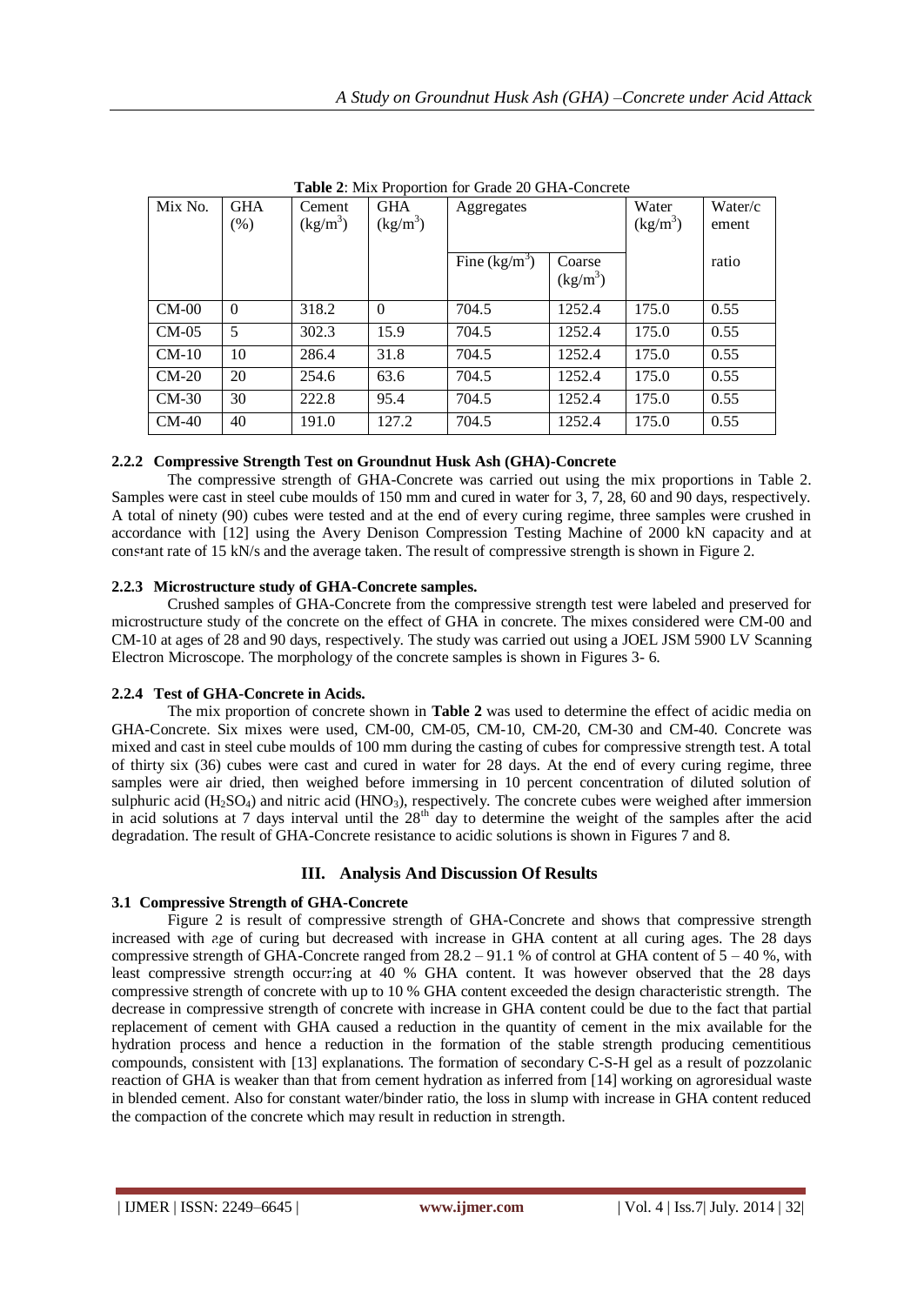

Figure 2: Compressive strength of GHA- Concrete grade 20

#### **3.3 Microstructure of GHA-Concrete Samples**

At 28 days of curing, the Scanning Electron Microstructure (SEM) photograph of the plain OPC concrete sample (Fig. 3) showed high content of C-S-H and Ca(OH)<sub>2</sub> as a result of hydration as well as large voids and some anhydrous cement particles. On the other hand, the SEM picture of 10 % GHA-Concrete (Fig. 4) indicated less formation of C-S-H and more large voids as well as more spots of anhydrous cement particles compared to plain OPC concrete. This was due to low pozzolanic reaction of GHA with consequence lower strength of concrete and an increase in porosity of the concrete compared to control.

At 90 days of curing, the SEM photograph of plain OPC concrete (Fig. 5) showed reduction in the voids in the concrete as more compact fibrous C-S-H are formed in the mature concrete as well as smooth platy crystals of  $Ca(OH)$ <sub>2</sub> giving a more compact matrix. However, a few bright particles of anhydrous cement were still observed. In the case of 10 % GHA-Concrete, the SEM photograph (Fig. 6) captured less C-S-H, larger voids and plates of  $Ca(OH)_2$  and bright spots of anhydrous cement particles than that of

plain concrete. The image however showed a more compacted microstructure than that at 28 days of curing of 10 % GHA-Concrete. This improvement is due to hydration and pozzolanic reaction of GHA.



Fig. 3:SEM of OPC Concrete at 28 days, Fig. 4:SEM of 10% GHA-Concrete at 28 days









Fig. 5:SEM of OPC Concrete at 90 days, Fig. 6:SEM of 10% GHA-Concrete at 90 days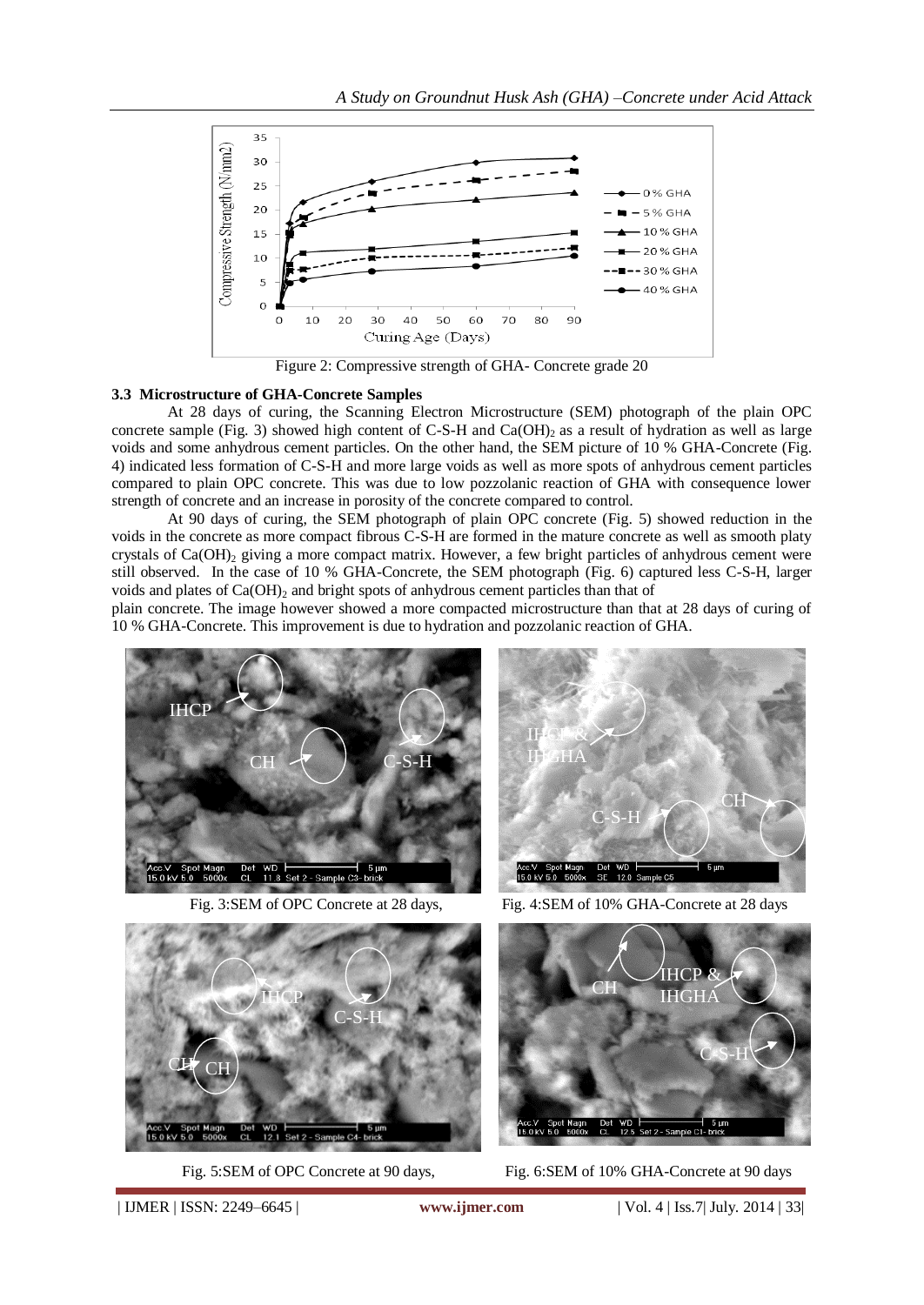#### **3.4 Effect of Acids on GHA-Concrete**

The effect of 10 % concentration of sulphuric acid  $(H_2SO_4)$  and nitric acid, respectively on GHA-Concrete shown in terms of weight retained, in Figures 7 and 8, showed that concrete with GHA offered better resistance to deterioration by H2SO<sup>4</sup> than Portland cement concrete, while plain Portland cement concrete performed better than GHA concrete in a nitric acid medium. The average weight loss of GHA concrete after 28 days of immersion in sulphuric acid and nitric acid were 16.3 % and 17.3 %, respectively as opposed to 22.4 % and 15.1 %, respectively for plain Portland cement concrete.

The enhanced resistance of GHA-Concrete to Sulphuric acid could be due to depletion in the  $Ca(OH)_2$ content released from the hydration process and consumed in the GHA pozzolanic reaction, with less  $Ca(OH)_2$ left to react with Sulphuric acid or due to less  $C_3A$  available to form the more disruptive ettringite in the GHA-Concrete, as well as noted in [15], the calcium sulphate salt formed from the chemical reaction is less soluble in water when compared to calcium nitrate, and this accounts for better resistance of the concrete to Sulphuric acid even though it is a very strong acid. On the other hand, the poor resistance of GHA-Concrete to nitric acid attack when compared with plain OPC concrete could be attributed to incomplete pozzolanic reaction of GHA after 28 days curing in water, as [16] reported that the replacement of OPC by a pozzolanic material usually has beneficial effect on cement durability at ages up to 1.5 years. Also, pozzolanic reaction usually reduces the  $Ca(OH)_2$  available for reaction with acids, but GHA with a high content of CaO (13.19 %) may produce additional Ca(OH)<sub>2</sub> for reaction with  $HNO<sub>3</sub>$  to produce aqueous calcium nitrate salt which is deleterious in concrete. The high content of  $K_2O$  (38.80 %) in GHA may also be a source of disruption in GHA-Concrete as  $K<sub>2</sub>O$  react with HNO<sub>3</sub> to produce potassium nitrate salt with adverse effect on the concrete. It was noted that 10 % concentration of solution of Sulphuric and nitric acids were very aggressive media with significant detrimental effect on GHA-Concrete grade 20.

The results have also shown that Sulphuric acid  $(H_2SO_4)$  is more aggressive to plain Portland cement concrete than Nitric acid  $(HNO<sub>3</sub>)$ , while GHA-Concrete was more resistant to sulphuric acid than nitric acid.